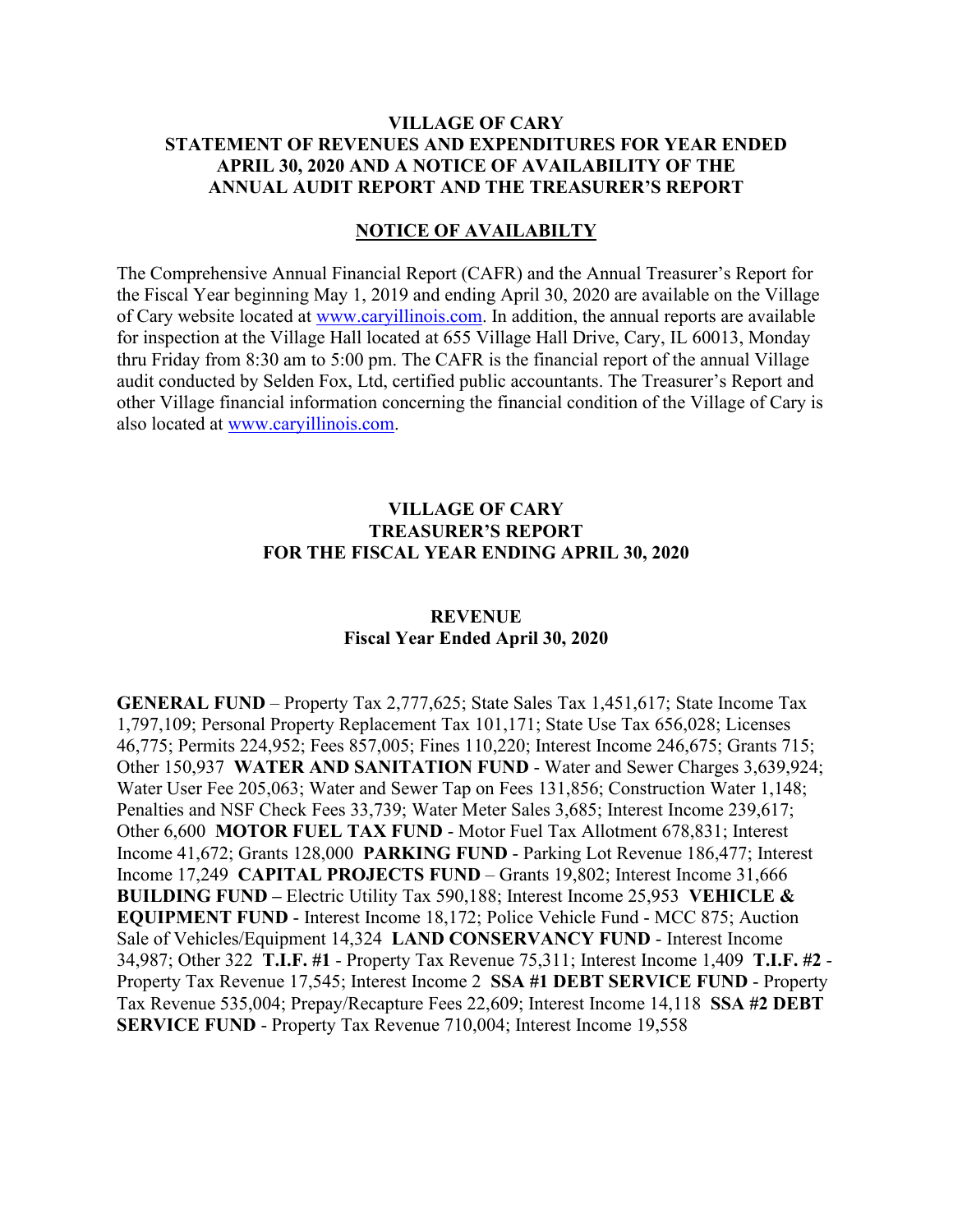# **DISBURSEMENTS Fiscal Year Ended April 30, 2020**

**GENERAL FUND** – 1<sup>st</sup> Ayd Corporation 2,659; Ace Hardware 3,608; Advocate Occupational Health 3,512; Andy Frain Services 38,725; Arlington Power Equipment Inc 3,640; Axon Enterprise Inc 2,622; B&F Construction Code 94,633; Christopher B Burke 20,422; Judy Burman 8,476; Burris Equipment 2,667; Buss Ford 5,073; Call One 29,730; Cardunal Office Supply 7,537; Cary Area Library 11,694; Cary Fire Protection District 5,954; Cary Police Pension Fund 890,532; CCSI 5,000; Central Tree & Landscape Mulch 7,325; City Electric Supply Ltd 11,983; Clark Baird Smith LLP 15,975; Clean Sweep 45,270; Comcast Cable 5,088; Constellation New Energy Inc 93,365; Costar 6,207; David G Eterno 6,298; Dennis Selvig Psy D 4,200; Dude Solutions 6,786; Ennis-Flint Inc 3,183; Fidelity Security Life 9,412; Foster & Foster Inc 5,800; Foxcroft Meadows Inc 3,988; Fullife Safety Center 3,867; Geske & Sons 5,074; Greve Construction Inc 2,633; H&H Electric 7,497; IL Dept of Transportation 11,987; Industrial Organizational 4,440; Industrial Systems Ltd 4,400; Insite Inc 10,000; IPBC 618,407; IRMA 179,159; Johnson Controls 7,815; Johnson Controls 2,821; JP Morgan Chase Bank 13,187; Lawson Products Inc 4,538; Klein Thorpe and Jenkins Ltd 159,046; Konica Minolta 7,137; LaFarge Aggregates Illinois 4,202; Lauterbach & Amen LLP 230,575; Leadsonline 2,848; Lexipol LLC 7,809; Mansfield Oil Company 103,997; Marlin Business Bank 3,269; McHenry County Council 7,516; Meade Inc 2,523; Menards 6,538; Motorola Inc 8,597; MSC Industrial Supply 3,636; Nicor Gas 23,177; North East Multi-Regional Training 7,505; Northern Illinois Police 5,397; O'Reilly Auto Parts 10,099; Otis Elevator Company 3,524; Ottosen Dinolfo Hasenbalg 12,465; Ozinga Ready Mix Concrete Inc 2,788; Perfect Cleaning Service 22,925; PF Pettibone & Co 3,977; Pioneer Center 5,000; Pitney Bowes Inc 2,589; Pomp's Tire Service Inc 8,224; Prescient Solutions 64,897; Aldi Inc Batavia Division 5,000; RA Adams Enterprises Inc 2,922; Ray O'Herron Co Inc 10,208; Mid-Town Acquisition LLC 4,105; Reserve Account 5,000; Rush Truck Center 6,942; Ryco Landscaping 41,560; SEECOM 315,392; Selden Fox Ltd 18,970; Sign-X Signs 2,987; Spring Align 3,482; State Treasurer 3,530; Stone Development Group 2,500; Sunset 8,300; Traffic & Parking Control 6,059; Telcom Innovations Group LLC 7,061; Tessendorf Mechanical Services 8,800; The Association for Individual 10,000; Thompson Elevator Inspection 5,868; Today's Uniforms 5,085; Topcon Solutions Inc 3,904; Traffic Control & Protection 8,625; Trees R Us Inc 3,100; Turning Point Inc 11,531; Uniform Den East Inc 2,982; Verizon Wireless 21,333; Warehouse Direct Office 4,454; Waysound Recording 2,756; Welch Bros Inc 3,360; Wholesale Direct Inc 6,456; Expense Disbursements Under 2,500.00 112,771 **WATER AND SANITATION FUND** – Advanced Automation & Controls 141,653; Auto Truck Group 51,849; Bearing Headquarters Company 2,857; Call One 7,443; Chicagoland Paving Contractors 65,715; Commonwealth Edison 13,582; Compass Minerals America 10,860; Core & Main LP 25,696; Currie Motors Frankfort 63,605; Dahm Enterprises 9,306; Drydon Equipment Inc 3,898; Dude Solutions 6,786; Dynegy Energy Solutions 268,501; FJ Kerrigan 8,224; The Flolo Corporation 8,314; Fox River Study Group 4,568; Globe Construction Inc 5,350; Grainger 2,945; Illinois EPA 19,000; IEPA 610,757; IPBC 122,936; IRMA 129,738; Jet Vac Environmental 2,882; Joseph D Foreman 26,077; Julie Inc 2,600; L&S Electric Inc 2,785; LaFarge Aggregates Illinois 3,312; Lauterbach & Amen LLP 169,229; Mansfield Oil Company 15,777; Manusos General Contracting 159,426; Menards 6,254; Metropolitan Industries Inc 20,659; Michael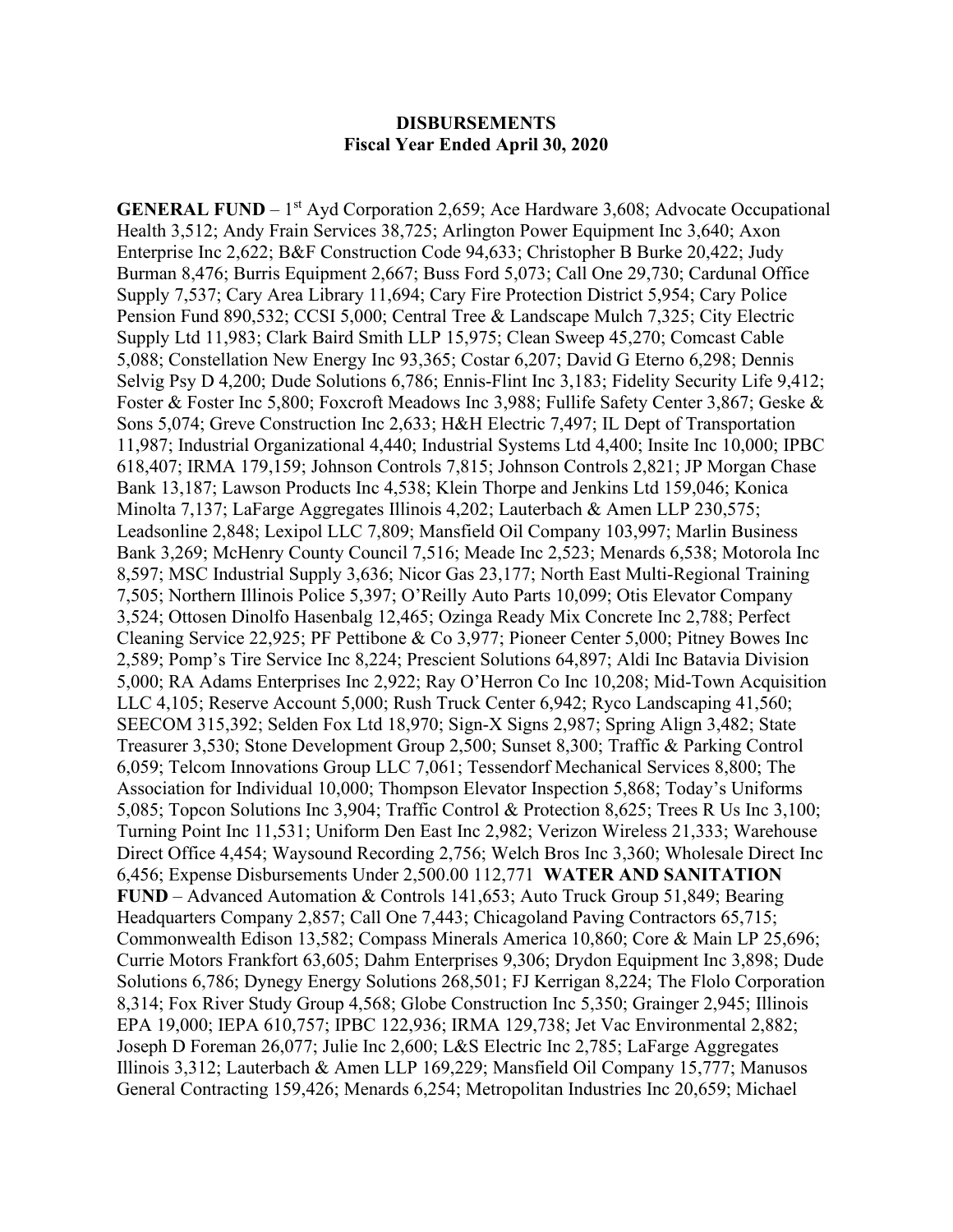Arnold Masonry Inc 8,900; Midwest Salt 41,109; Nicor Gas 22,554; PDC Laboratories Inc 19,353; Pomp's Tire Service Inc 4,016; Prescient Solutions 11,863; RA Adams Enterprises Inc 3,250; Rubino Engineering Inc 2,813; Ryco Landscaping 14,004; Seeco Environmental Services 10,975; Selden Fox Ltd 8,130; Smith Ecological Systems Inc 6,993; Stealth Security Systems Inc 3,835; Strand Associates Inc 257,471; Third Millennium Associates 16,003; Top Roofing 56,723; Tri-County Truck Tops Inc 7,204; US Water Services Inc 3,942; USA Bluebook 36,757; Verizon Wireless 5,787; Viking Chemical Company 38,245; Visu-Sewer of Illinois LLC 38,350; West Side Tractor Sales 4,472; Ziebell Water Service Products 18,831; Expense Disbursements Under 2,500.00 57,821 **MOTOR FUEL TAX FUND** – State of Illinois Treasurer 298,197; V3 Companies 166,570 **PARKING FUND** – AT&T Mobility 42,727; Greve Construction Inc 19,618; HR Green Inc 22,608; IPBC 3,526; Johnson Controls 18,130; JP Morgan Chase Bank 3,272; Lauterbach & Amen LLP 23,269; Muller & Muller Ltd 35,012; Parkmobile USA Inc 4,875; Ryco Landscaping 4,860; Expense Disbursements Under 2,500.00 10,856 **CAPITAL PROJECTS FUND** – Arthur Weiler Inc 19,900; Associated Electrical 12,500; Baxter and Woodman 25,830; Christopher B Burke 36,964; Chicagoland Paving Contractors 39,900; City Electrical Supply Ltd 49,708; Civicplus 4,590; Crest Precast Inc 6,250; Environmental Aquatic 5,500; F. Expinoza Landscaping Inc 16,375; Geske & Sons 3,684; Globe Construction Inc 56,507; Houseal Lavigne Associates LLC 3,521; HR Green Inc 29,197; JP Morgan Chase Bank 4,903; Kanzler Construction 86,376; Keystone Hatcheries 15,478; Knowbe4 Inc 3,190; Langos Corp 23,000; Liftoff LLC 16,396; Maneval Construction Co Inc 43,045; Municipal Code Corporation 13,716; Muscat Painting & Decorating 74,645; Otis Elevator Company 3,997; Ryco Landscaping 11,591; Shi International Corp 5,445; Sign-X Signs 6,375; SKC Construction Inc 19,981; Small Town Enterprise LLC 75,000; Superior Road Striping Inc 37,628; Traffic & Parking Control 11,458; Telcom Innovations Group LLC 3,610; Traffic Control & Protection 6,153; Expense Disbursements Under 2,500.00 13,170 **BUILDING FUND –** FGM Architects 39,760; Rubino Engineering Inc 2,813; Expense Disbursements Under 2,500.00 171 **BOND FUND** – Amalgamated Bank Of Chicago 2,005,000; Expense Disbursements Under 2,500.00 40 **VEHICLE & EQUIPMENT FUND** – Henderson Products Inc 11,872; Sutton Ford 34,578; Ultra Strobe Communications 3,802; Expense Disbursements Under 2,500.00 1,960 **T.I.F. #1 –** Alliance Contractors Inc 182,152; Baxter And Woodman 12,844; Bolder Contractors 835,797; HR Green Inc 95,020; Union Pacific Railroad Co 9,310; Expense Disbursements Under 2,500 2,615 **SSA #1 DEBT SERVICE FUND** - Bank Of New York Mellon 517,548 **SSA #2 DEBT SERVICE FUND** - Bank Of New York Mellon 714,020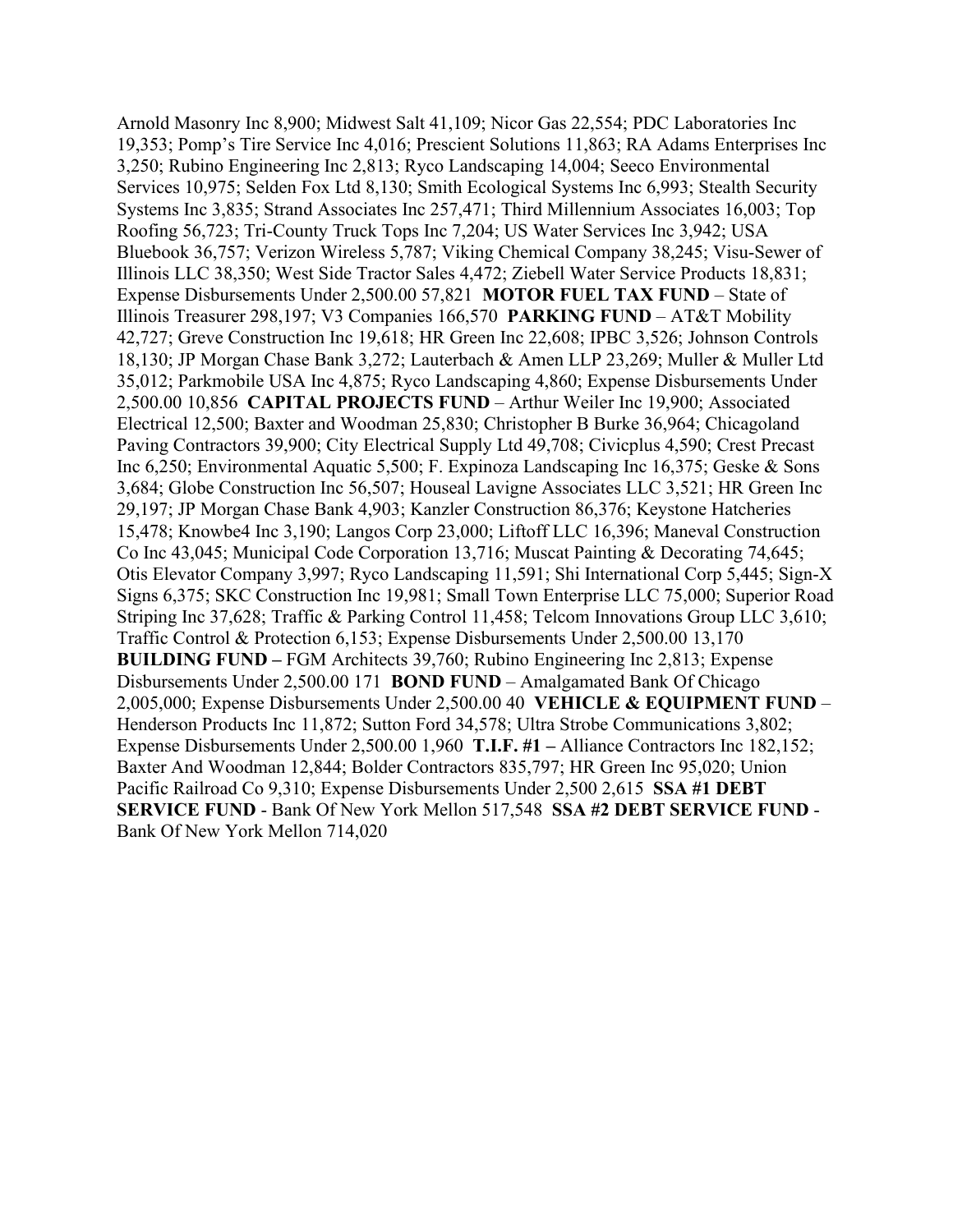# **WAGES Fiscal Year Ended April 30, 2020**

# \$25,000.00 and Under

Ashelman, Kirk; Betz, Christine; Bruens, Gail; Chernak, Mark; Collier Dale; Collins, Robert; Cooker, Geoffrey; Cosler, James; Covelli, Kimberly; Dalton, Brett; Dutton, Jeremy; Graziano, James; Hartke, Nate; Holub, James; Jasper, Patrick; Khoury, Patrick; Kownick, Mark; Kraus, Jeffery; Kretschmer, Eric; Laktas, Jordan; McAlpine, Ellen; Mccumber, Matthew; McManus, Michael; O'Laughlin, Franklin; O'Malley, Patrick; Pippen, David; Raucci, Ronald; Roth, Kathleen; Tobolt, Joshua; Vormittag, Julie; Weinhammer, Jennifer; Williams, Neil

# \$25,000.01 to \$50,000.00

Collingbourne, Nicole; Fiore, Joseph; Johnson, Maria; Lang, Patrick; Leckrone, Wesley; Martinez, Josh; Rafferty, Melissa; Strobot, Matthew; Walat, David

# \$50,000.01 to \$75,000.00

Anderson, Matthew; Ellis, Susan; Fillmore, James; Greene, Susan; Hauck, Cory; Locklear, James; Reusch, Ray; Sage, Courtney; Schaedel, Keil; Schultz, Jeffery; Synek Jr, Edward; Wimmer, Kyle

# \$75,000.01 to \$100,000.00

Curtiss, Scott; Danielczyk, Mark; Eichhorn, Jeff; Eiring, Kathleen; Fatzinger, Paul; Fish, Scott; Freeman, William; Kelley, Timothy; Kopacz, Steven; Mercuri, Pericle; Prafke, Alex; Ribbon, Allen; Saavedra, Stephanie; Sarius, Kent; Stefani, James; Steinke, Anthony \$100,000.01 to \$150,000.00

Cygnar, James; Fetzer, Chad; Finlon, Patrick; Fitch, John; Lorenz, Michael; Malone, Tricia; Naydenoff, Scott; Rife, Jacob; Rutzen, Gregory; Simmons, Brian; Sirtori, Juan Carlos; Stein, John; Ultes, Jason; Victor, Joshua; Williamson, Jason; Winkelmann, Christopher; Witherow, **Geoffrey** 

#### \$150,000.01 - \$200,000.00

Morimoto, Erik